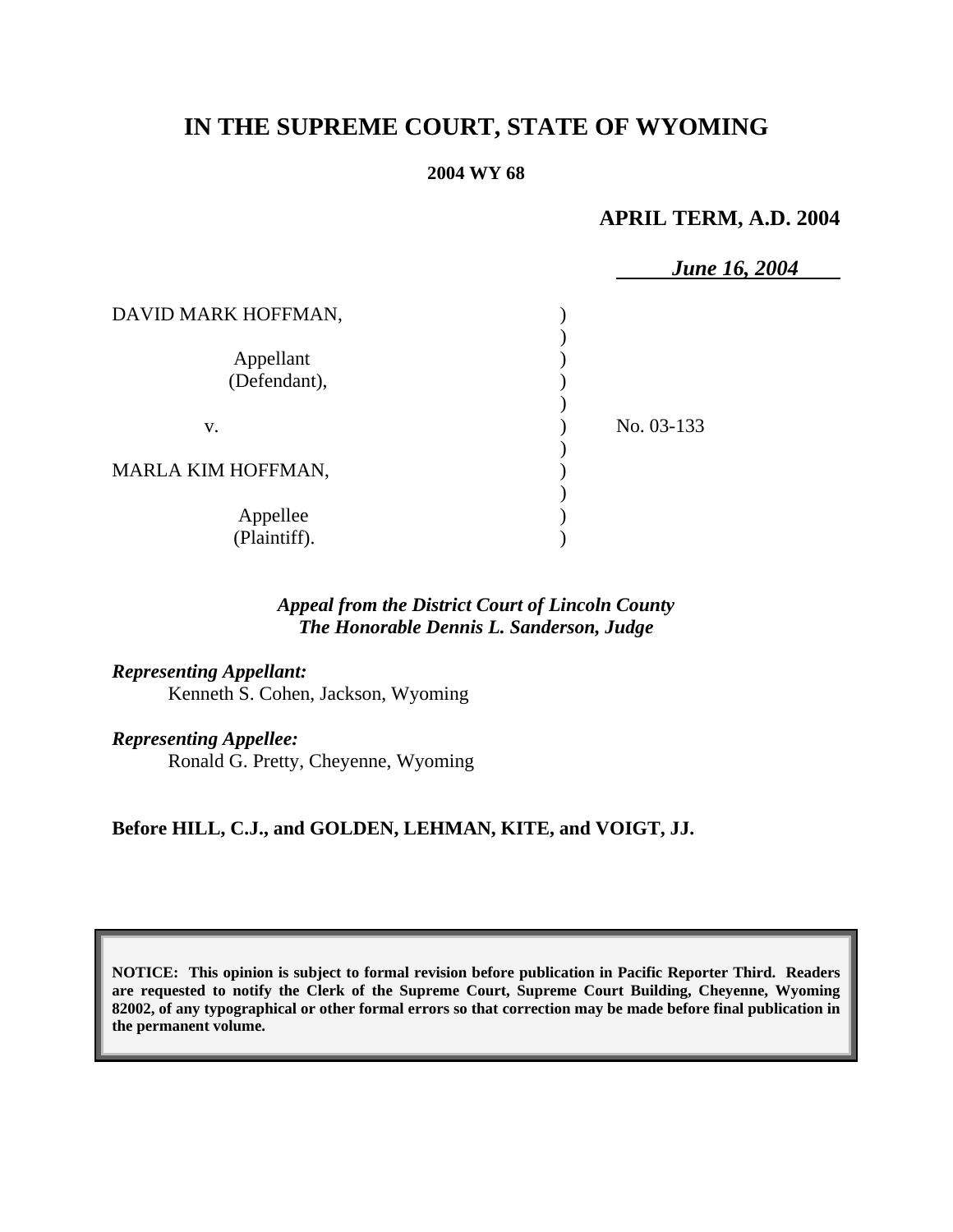#### **GOLDEN**, Justice.

[¶1] This is an appeal from the property division portion of a divorce decree. Finding no abuse of discretion, we affirm.

#### **ISSUE**

[¶2] Appellant presents only one issue:

Did the district court abuse its discretion in this case by allocating all of the parties' business debts to the husband?

#### **FACTS**

[¶3] David Mark Hoffman (hereinafter "Husband") and Marla Kim Hoffman (hereinafter "Wife") met in 1998 and lived together in Kemmerer from January 1999 until the fall of 1999. At that time, Wife moved to Pinedale to work as a nurse. Husband was an engineer with P & M Mine in Kemmerer. The couple married in 2001. Husband promised Wife she would not have to work again so Wife quit her nursing job in Pinedale and moved to Kemmerer. There are no children of the marriage.

[¶4] Shortly after the marriage, the couple decided to open an auto parts store. Wife did not really want to start the business but Husband talked her into it. Husband maintained his job at P & M Mine. Wife managed the auto parts store during the day, and Husband handled the business finances and helped run the store on weekends. The couple organized a corporation as the business entity for the auto parts store. Husband owned 51% of the corporate stock while Wife owned 49%. The original operating capital for the business came from a loan by Husband from his personal retirement account and further loans to the business. The auto parts store had financial trouble from the beginning. The business borrowed more money to continue operations. Husband was highly critical of Wife's running of the business. Wife freely admits that she had no experience in running a business, and this was well-known to Husband before they opened the auto parts store.

[¶5] The marriage quickly broke down, and by early 2002, Wife decided she wanted a divorce. When Husband learned that Wife was planning to divorce him, he withdrew \$30,000 from the business account and sent it to his brother so Wife could not access it. This cash withdrawal further intensified the financial troubles of the business. Business operations became even more difficult as the parties contested control of the business during the pendency of the divorce proceedings. Each party ended up taking money out of the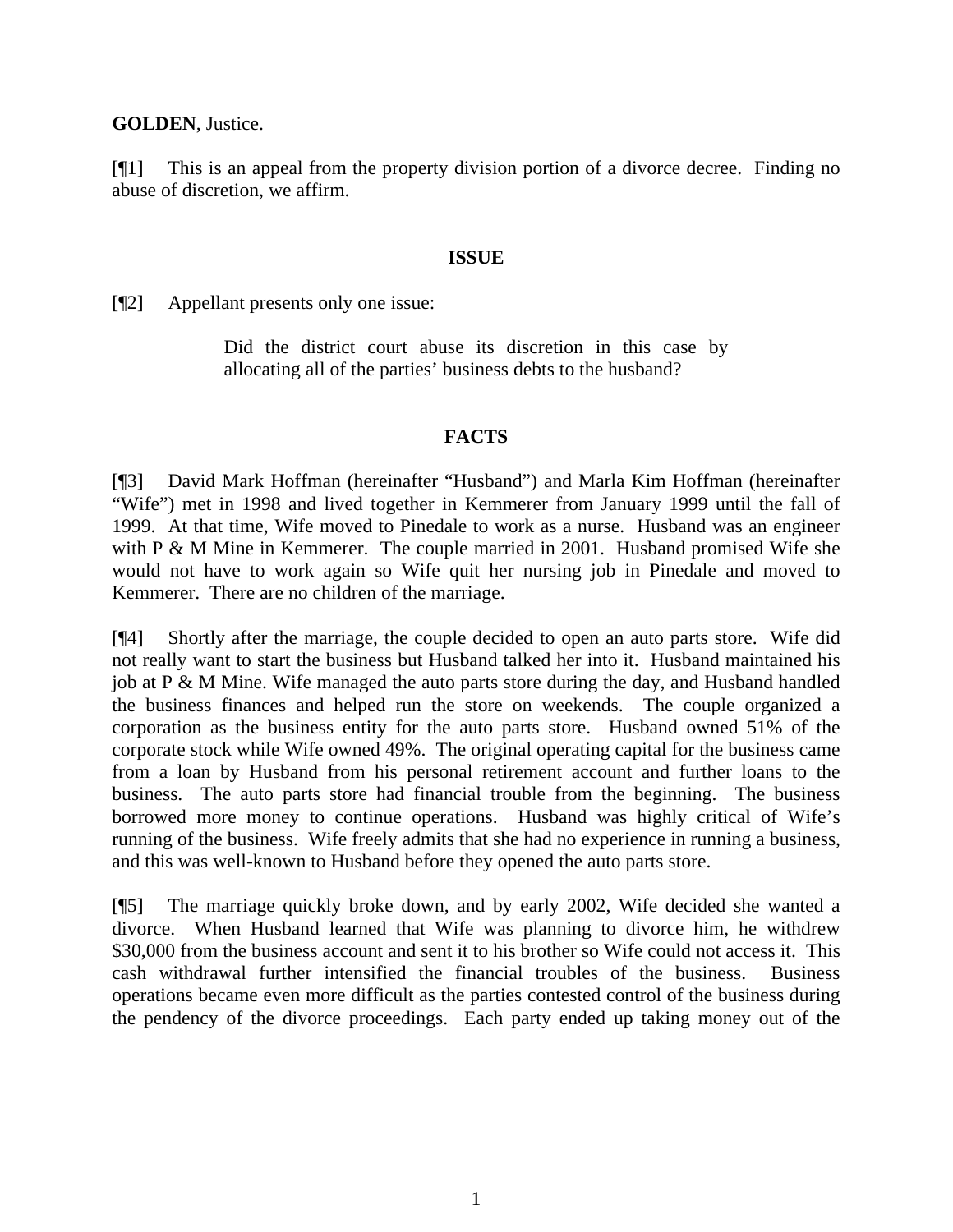business account to pay personal bills. Ultimately, before the divorce trial, the couple ended up selling the business for a loss estimated at between \$150,000 and  $$175,000$ .<sup>1</sup>

[¶6] At the divorce trial, evidence regarding the corporate finances was scant. There was no evidence that either party personally guaranteed any amount borrowed by the corporation or that any corporate debts were in any other way personal debts of Husband or Wife. The trial court specifically found that the debts testified to were debts of the corporation. Also regarding the corporation, there was some evidence that there were accounts receivable still outstanding.

[¶7] For purposes of allocating ownership of the corporation, the trial court found that Husband invested his personal finances in the business, exercised majority control over the business, and unilaterally withdrew a large majority of funds from the business accounts, increasing the financial stress on the business. In contrast, Wife contributed only sweat equity to the business. The trial court awarded all ownership interest in the corporation to Husband. The trial court also ordered that Husband be solely responsible for any personal indebtedness the parties may have with regard to any corporate debt.

[¶8] The trial court also awarded Husband the real property acquired by the parties during their marriage and the full amount of any marital accrual in his retirement benefits. The trial court split their personal credit card debts equally in half. The trial court approved the agreement of the parties concerning the division of their personal property. Finally, the trial court ordered each party to bear their own attorneys' fees and costs. Husband timely appealed.

### **DISCUSSION**

## *Standard of Review*

[¶9] The division of marital property is within the trial court's sound discretion, and we will not disturb that division absent an abuse of discretion. *Carlton v. Carlton*, 997 P.2d 1028, 1032 (Wyo. 2000). We afford the trial court considerable discretion to form a distributive scheme appropriate to the peculiar circumstances of each individual case, and we will not disturb such a scheme absent a showing that the trial court clearly abused its discretion. The division of property in a divorce case should not be disturbed except on clear grounds as the trial court is usually in a better position than the appellate court to judge the parties' respective merits and needs. *Metz v. Metz*, 2003 WY 3, ¶6, 61 P.3d 383, ¶6 (Wyo. 2003). The trial court is also in the best position to assess the witnesses' credibility and weigh their testimony. *Raymond v. Raymond*, 956 P.2d 329, 332 (Wyo. 1998). We, therefore, give considerable deference to its findings. *Id*. To the extent findings of fact are in question, we consider only the evidence of the successful party, ignore the evidence of the

 $1$  Only the corporate assets such as the rights to the ongoing business and all inventory were sold. Husband and Wife remained the owners of the corporate stock, which included accounts receivable and accounts payable.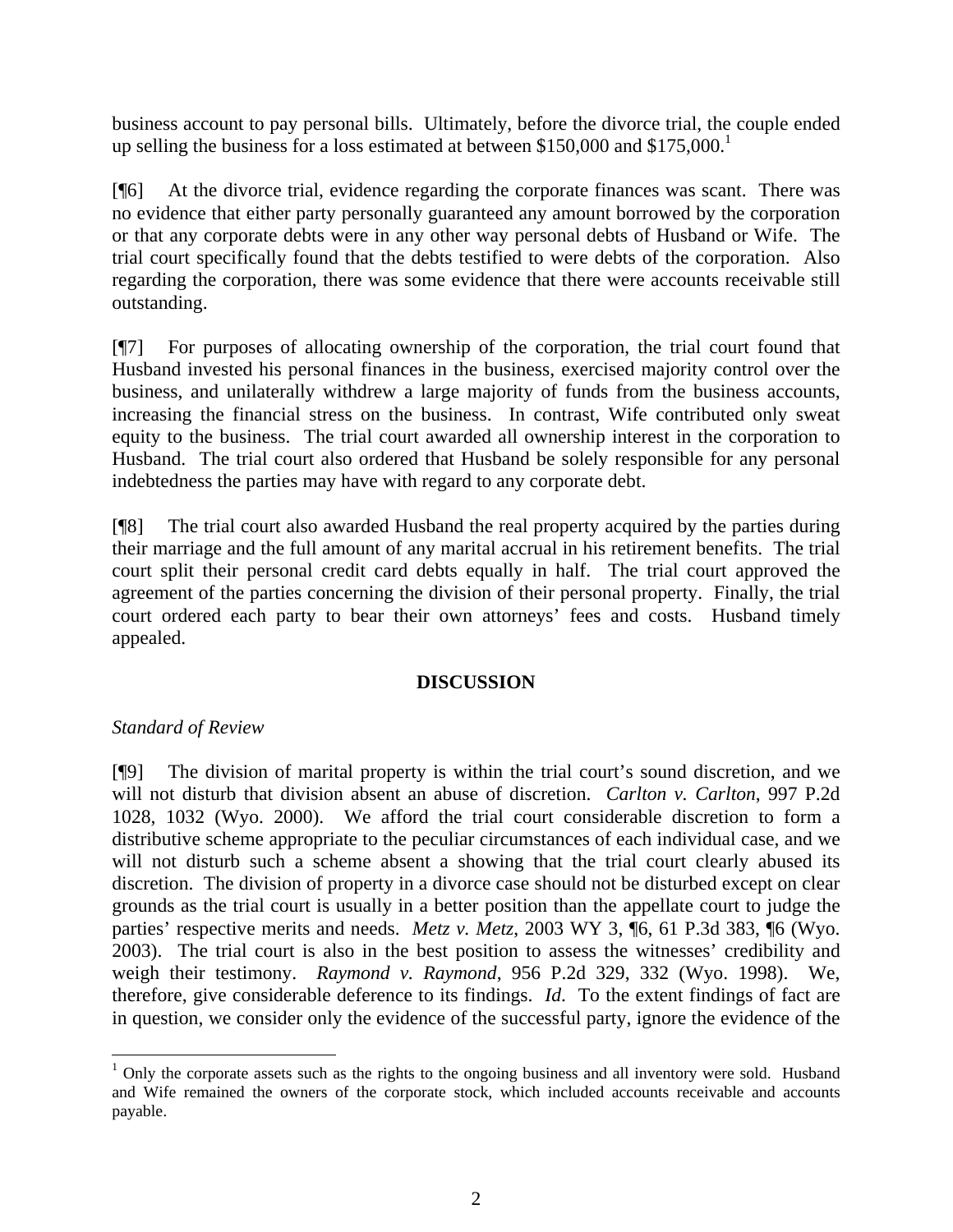unsuccessful party, and grant the successful party every favorable inference that can be drawn from the record. *Holland v. Holland*, 2001 WY 113, ¶8, 35 P.3d 409, ¶8 (Wyo. 2001).

[¶10] The ultimate question in determining whether an abuse of discretion occurred is whether the trial court could reasonably conclude as it did. *Metz*, ¶6. An abuse of discretion occurs when the property disposition shocks the conscience of this Court and appears to be so unfair and inequitable that reasonable people cannot abide it. *Davis v. Davis*, 980 P.2d 322, 323 (Wyo. 1999).

## *Property Division*

[¶11] We begin by noting that Husband bears the burden of clearly demonstrating that the evidence adduced before the district court did not support the property division as a whole. *Odegard v. Odegard*, 69 P.3d 917, 921 (Wyo. 2003). Husband only takes issue with the allocation of all business debts to him. Husband argues that the business and the debts associated with the business were the only property items subject to allocation by the trial court because Wife, during her testimony at the divorce trial, testified that she was not seeking any interest in the marital home or Husband's retirement fund. Wife's attorney, however, through trial examination, presented evidence regarding these other assets and argued in closing that Wife expected the trial court to take these assets into account when allocating any personal debt.

[¶12] In fact, a trial court is obliged to take all marital property into account when deciding how to allocate marital property. A trial court divides marital property pursuant to Wyo. Stat. Ann. § 20-2-114 (LexisNexis 2003):

> In granting a divorce, the court shall make such disposition of the property of the parties as appears just and equitable, having regard for the respective merits of the parties and the condition in which they will be left by the divorce, the party through whom the property was acquired and the burdens imposed upon the property for the benefit of either party and children.

A just and equitable distribution is as likely as not to be unequal. This Court evaluates whether the trial court's property division is, in fact, equitable from the perspective of the overall distribution of marital assets and liabilities rather than from a narrow focus on the effects of any particular disposition. *Carlton,* 997 P.2d at 1032.

[¶13] The order from the trial court distributes all the marital assets at issue. Husband was awarded the real property and the entire amount of his retirement fund. Personal credit card debt was split equally in half. The trial court granted Husband exclusive ownership interest in the corporation. On appeal Husband argues that Wife was awarded the accounts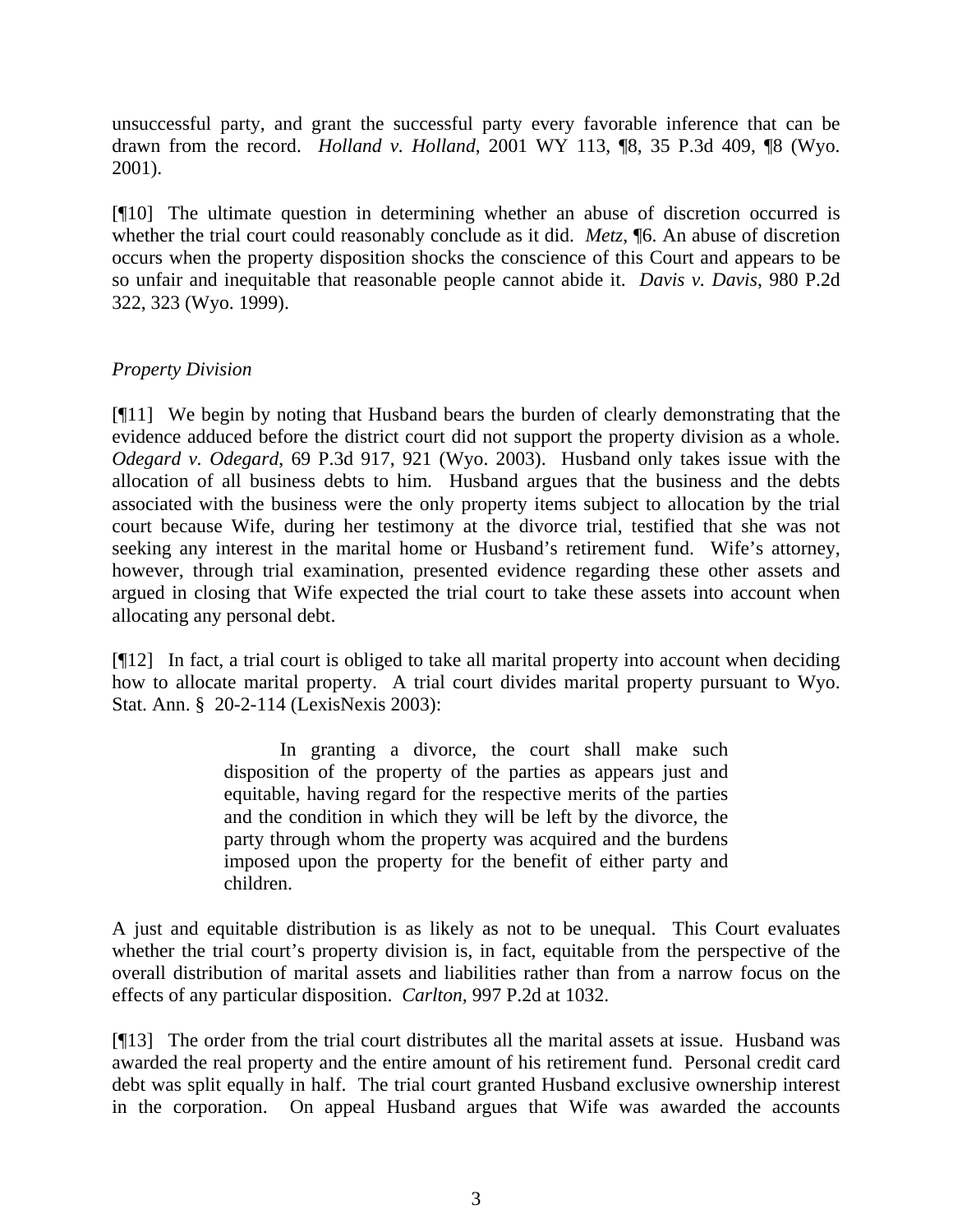receivable. Husband clearly does not understand the import of the order. The accounts receivable belong to the corporation. By awarding him exclusive ownership of the corporation, the trial court awarded Husband the accounts receivable. Finally, the trial court ordered the parties to bear their respective attorney's fees and costs. Given the state of the record, we cannot say that the trial court abused its discretion in its distribution of the marital property.

[¶14] Husband makes no argument that the property distribution as a whole is inequitable. He only argues that he should not be solely responsible for the entire corporate debt. Even if we were to focus solely upon the corporation, Husband's argument is still too narrow. Considering that the record reflects that starting the business was Husband's idea, which Wife initially resisted, Husband invested his personal funds as capital for the business, Husband owned 51% of the stock of the corporation, and Husband's withdrawal of cash from the business limited the operating success of the business, we fail to see any potential abuse of discretion by the trial court in awarding the corporation to Husband.

[¶15] To the extent Husband is focusing on debt, no evidence was presented that either Wife or Husband ever personally guaranteed any of the debts of the corporation. There was no evidence presented regarding any marital debt except for the personal credit cards. The trial court split responsibility for this debt equally between Husband and Wife. Perhaps Husband is upset because he is one of the creditors of the business and somehow thinks Wife should be responsible for his loss of investment in the business. This is not, however, an argument he presented either to this Court or the trial court. Suffice it to say that starting a small business is always a risk. Hopefully Husband understood the risk when he invested his personal money. Regardless, the only evidence presented was that Wife initially did not want to start a business and that her contribution was limited to sweat equity. Even if the issue had been before the trial court, allocating to Husband a loss on an investment of Husband's personal funds as decided on and made by Husband would not constitute an abuse of discretion.

[¶16] In his final, desperate attempt to prove the trial court abused its discretion, Husband argues that Wife testified at the divorce trial that it would not be fair for Husband to be responsible for all the debts of the business. Husband argues that, because Wife must be considered a reasonable person, and she didn't think it was fair, it must meet our standard for abuse of discretion that no reasonable person could abide by the result. Husband's argument fails for several reasons. First, the record is unclear what the foundation or the context was for this comment by Wife. More importantly, it is the trial court that decides the equitable distribution of property. The trial court hears all the evidence, judges the credibility of the witnesses on all issues, and makes its determination regarding property distribution of all marital property after considering the statutory factors. Wife's isolated comment is but one piece of the puzzle and is not definitive for any purpose.

[¶17] Husband presents no argument adequately supporting, nor can we find based upon our review of the record, an abuse of discretion by the trial court in its distribution of the marital property in this case. Wife, in her brief, argues that Husband's appeal lacks merit